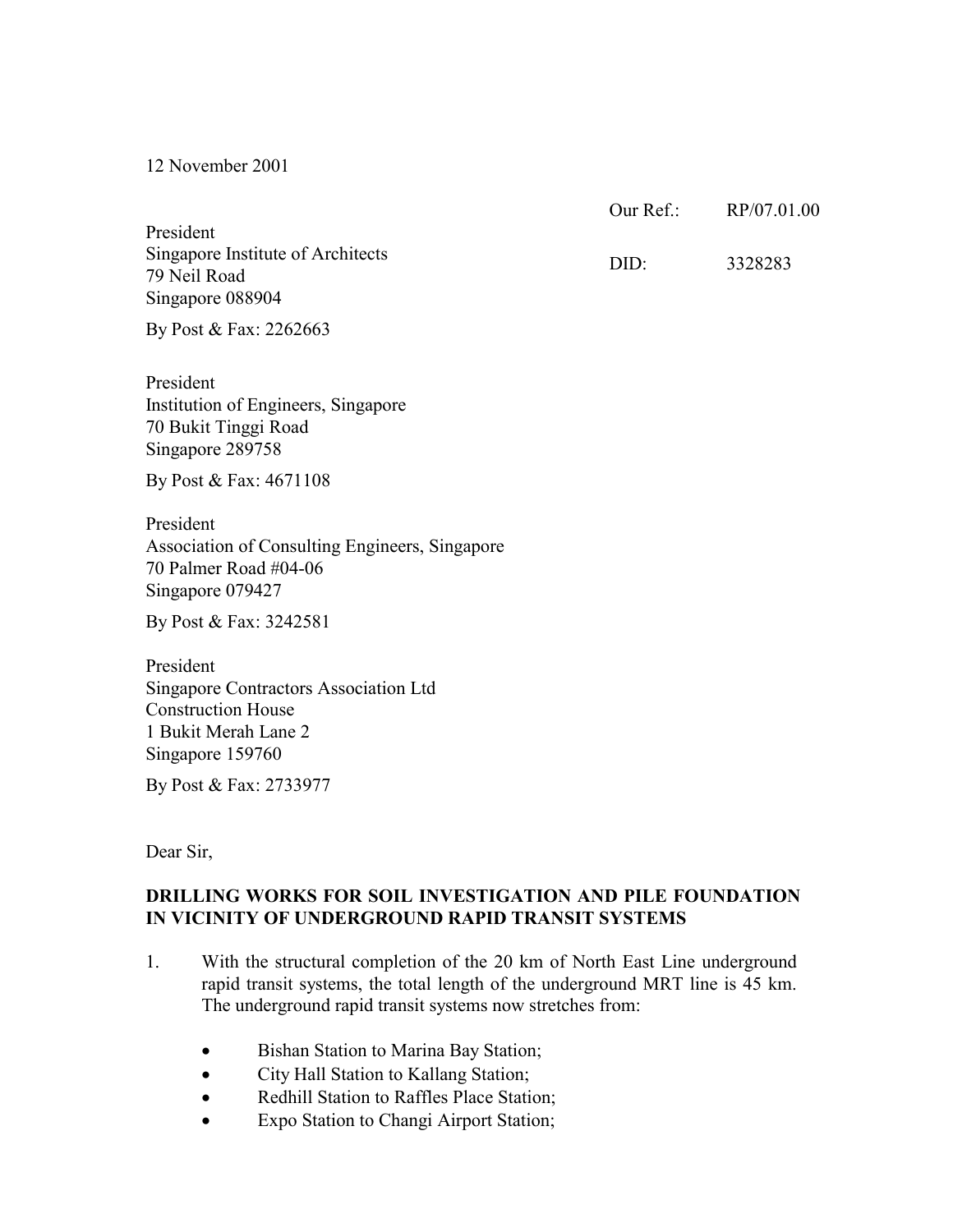- Harbourfront Station (near World Trade Centre) to Outram Park, Dhoby Ghaut and Punggol Station,
- A short length along Woodlands Avenue 3 between Kranji Station and Marsiling Station;
- A short length along Sims Avenue East between Jalan Sayang and Chai Chee Drive; and
- Crossing under land bounded between Bukit Batok Central and Bukit Batok Street 52.
- 2. The underground structures are not only located under road carriageway but also beneath existing buildings and open spaces. Some examples of such locations are between Outram Park Station and Tanjong Pagar Station, under Mount Sophia and Mount Emily area, between Farrer Park Station and Boon Keng Station, etc.
- 3. On 25 Oct 2001, a soil investigation company carrying out soil investigation works within a building at Race Course Road sunk his drilling rod into the MRT tunnel. The boring went into the precast concrete tunnel lining. This could have resulted in a very nasty accident with serious consequences if there was a moving train in the tunnel.
- 4. We strongly urge that you exercise caution and carry out necessary check on whether your proposed works are within the railway protection zone or railway corridor before you should proceed with drilling or construction works at site.
- 5. Please be informed that under Sections 22 and 23 of the Rapid Transit Systems Act, any person who wilfully endangers the safety of any person being upon the railway or who wilfully causes damage to the railway shall be guilty of an offence and may be fined up to a maximum of \$10,000 or \$200,000 respectively. In addition, the offender may be subjected to an imprisonment term.
- 6. A pictorial plan of the locations of the underground MRT is attached to show you the indicative locations. Alignment plans of the MRT lines are available free for viewing in LTA's office at 251 North Bridge Road. Should you have development or building works within the railway protection zone or railway corridor, you must obtain the necessary approvals from LTA under the Rapid Transit Systems (Development and Building Works in Railway Corridor and Railway Protection Zone) Regulations and the Rapid Transit Systems (Railway Protection, Restricted Activities) Regulations before you commence any engineering works such as drilling or other construction work at site.
- 7. Safety of the public using the rapid transit systems can only be safeguarded with your co-operation. We trust that you fully understand the implications should another 25 October incident happens again. We therefore seek your full